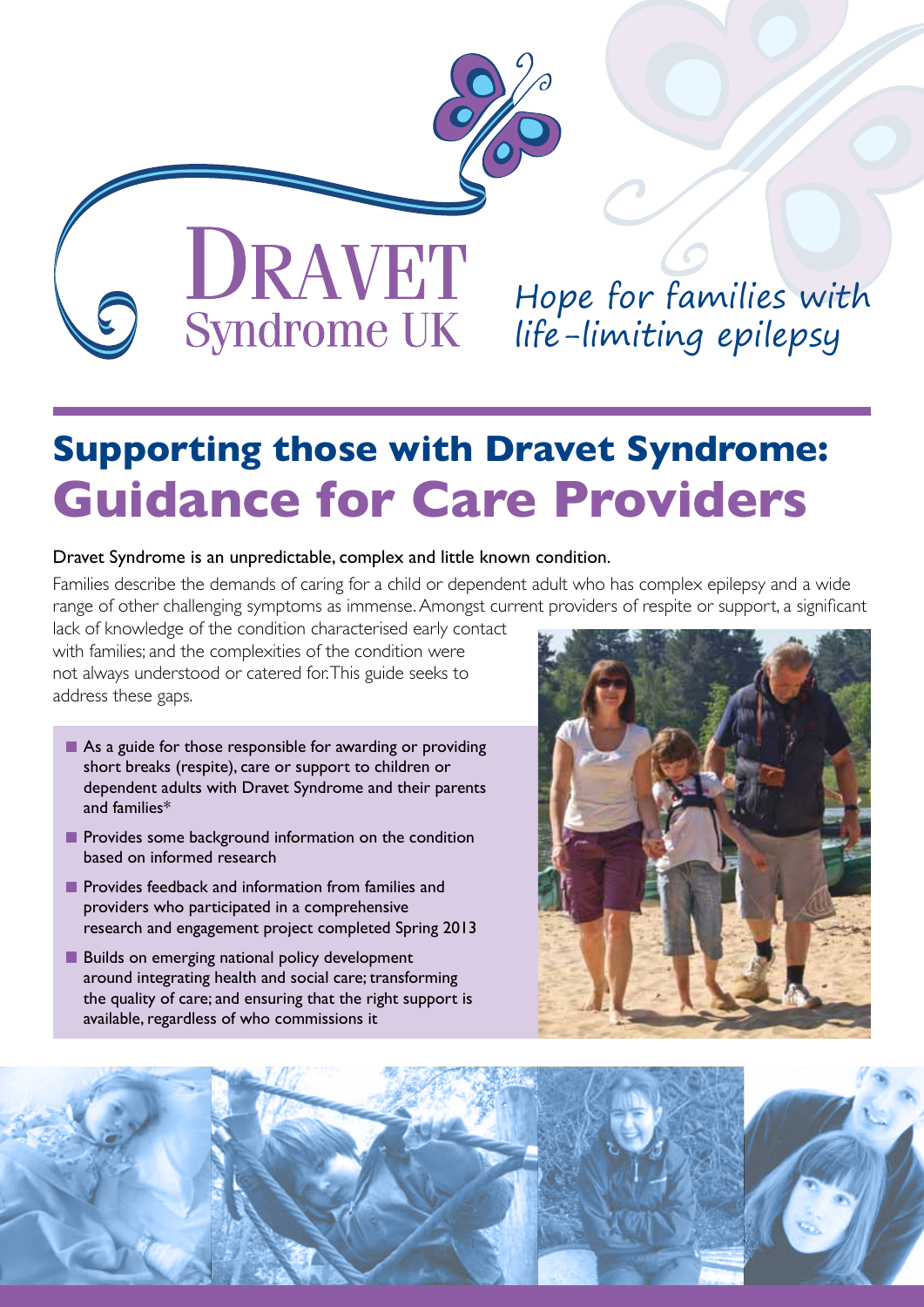# **What is Dravet Syndrome?**

Dravet Syndrome is a severely disabling type of life-limiting epilepsy. When it was first described in 1978 by Charlotte Dravet, it was known as Severe Myoclonic Epilepsy of Infancy. Dravet Syndrome is rare, affecting between 1 in 20,000 to 1 in 40,000 births. Normally, the first seizure takes place in the first year of life, often accompanied by a high fever.

Dravet Syndrome is typically characterised **Epilepsy is just one part of**  by multiple, frequent, resistant and sometimes rare type of seizures. Seizures in the first year are often **tonic clonic** or **clonic** (jerking movements), prolonged, and may affect one side of the body. But following this a range of seizures appear which may include:

- **myoclonic jerks, single or multiple muscle jerks,** which may involve one part of the body or the whole body
- **atypical absences** (where the child will stare) with brief loss of awareness
- **partial seizures,** which may involve loss of awareness
- **non-convulsive status** where the child develops a prolonged groggy, poorly functional state
- **status epilepticus,** a prolonged seizure or a cluster of shorter seizures with little or no recovery in between

Individuals with Dravet Syndrome are particularly prone to **status epilepticus** (potentially damaging prolonged seizures); and face a higher incidence of **SUDEP (Sudden Unexpected Death in Epilepsy)**  than the general epilepsy population.

## **Dravet Syndrome.**

After the first year of life, the child's development typically slows down or regresses, sometimes severely. A wide range of secondary conditions ('comorbidities') and issues may commonly include:

- **learning difficulties, often severe,** frequently including communication/ speech problems and incontinence
- **features of autism** and/or **attention deficit hyperactivity disorder,** alongside inappropriate or obsessive behaviours, lack of awareness of danger or sensory issues
- **orthopaedic or mobility issues** such as gait disturbance and deterioration, ataxia (unsteadiness), poor co-ordination/motor skills and muscle tone issues
- **sleep disturbances, often severe** and persistent; and often alongside disruptive nocturnal seizures
- **eating, growth or nutritional concerns,** potentially requiring a gastrostomy

Other reported health issues amongst some include dysautonomia, cardiovascular problems, infections and immune dysregulation and dental health problems.

**Every child or adult with Dravet Syndrome is different, with some affected more severely than others or with different emphasis of symptoms. But for all, the condition is complex, symptoms can be interrelated and seizures can be highly unpredictable.**



### **Why do families seek respite?**

'Dravet Syndrome leaves no aspect of family life untouched.' *Epilesia* 2011



High quality respite or support is essential for families of patients with Dravet Syndrome, but not always easy to come by. Our engagement with families told us that:

**Parents seek respite to provide them with essential breaks** from coping with the complexities of the condition; and to ensure that the needs of the whole family are met, particularly those of siblings, for whom the impact can be enormous.

*'I need time out with my other children without the stress of seizures and bad behaviour.'*

**Typically families are already exhausted by the time they seek support;** and some have

faced lengthy, difficult and sometimes demoralising assessment and decision processes.

*'We are so painfully tired the majority of the time.'*

**Some have reservations** about admitting the need for help or anxiety about handing over care; whilst others have faced refusals for support or have not been aware of what is available.

*'How could anyone cope with my child as well as me?'*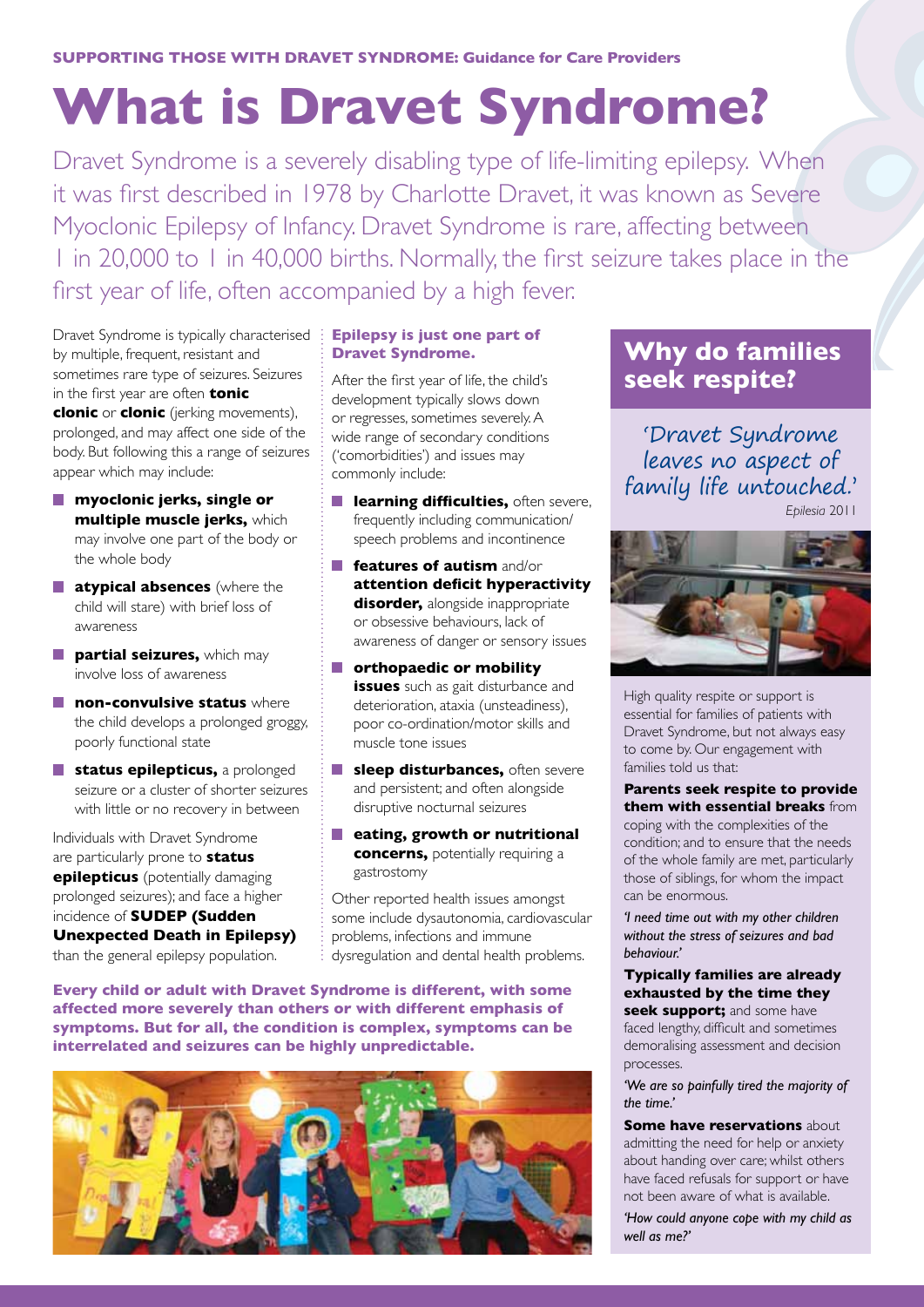**SUPPORTING THOSE WITH DRAVET SYNDROME: Guidance for Care Providers**

# **Implications for Care**

# 'The main goal in caring is to search for the attainment of the best quality of life for the patients and their families'

T Granata. Comprehensive care of children with Dravet Syndrome. *Epilepsia* 2011 Apr; 52(2): 90–4

### **Proven benefits**

'Respite is the light at the end of the tunnel.'

Parent

Our engagement with families and providers told us that good quality respite can provide the whole family with a range of vital benefits:

**Benefits for the child with Dravet Syndrome:** they can bond with carers; gain independence; access play activities and social interaction; and be kept safe and well.

*'If your child is happy, you are happy'*

**Benefits for parents:** they can gain rest and sleep; gain a vital break from the complexities of caring; have support at critical times; have time and space to do other things from relaxing to housework to working; address marriage stress; and crucially have time to support the wider family.

*'We are able to benefit from time to rest from the physical demands'*

**Benefits for siblings and the whole family:** siblings – who often feel neglected – can access vital uninterrupted parental time; access normal activities that they so frequently miss out on; or they may gain support from the provider themselves.

*'We get some brief normality'*

#### **Providing aggressive management of epilepsy**

Given that patients with Dravet Syndrome are particularly prone to status seizures or clusters, **swift medical intervention** is essential to stop the seizures as soon as possible and reduce the risk of brain damage. Carers must be trained in **aggressive seizure management** including seizure avoidance and identification; temperature management; administration of anti-epilepsy drugs and/or specialist diets; emergency procedures including administration of emergency medication; and postictal care.

Given the frequent presence of nocturnal seizures and sleep disturbances; and the higher risk of SUDEP , **effective observation and monitoring** is vital for all overnight care. Depending on the child's needs, carers may need **training in the use of vital equipment,** such as pulse oximeters; video monitors; oxygen; or VNS (vagus nerve stimulation).

#### A **comprehensive, proactive and consistent care plan**

should be agreed between professionals and family and strictly adhered to.

#### **Addressing comorbidities and providing interdisciplinary care**

Patients with Dravet Syndrome may present with multiple problems beyond the intractable epilepsy, such as those listed overleaf. Those responsible for assessment and awards should ensure the family have **adequate inter-**

*'Identification of specific comorbidities will facilitate a distinct and multidisciplinary approach to management, addressing seizure control, behaviour problems, cognitive difficulties, and motor impairment.'*

*Comorbidities and predictors of health-related quality of life in Dravet Syndrome:* A Brunklaus, L Dorris, and S M Zuberi 2011

**disciplinary professional support**

to assess and address the complex range of symptoms.

Those involved in direct care should familiarise themselves with the specific complexities of the child's condition and ensure they work in partnership with the

family to **provide skilled care for the whole person.** Additional training may be required.

Risk assessments, behavioural strategies, psychological, speech, occupational and physio therapies may accompany care plans and should be familiarised by care givers.

*'Treatment demands prompt and focused therapy, as prevention of status epilepticus with regular medication and emergency protocols is important and may influence developmental outcome'*

> *Prognostic, clinical and demographic features in ... Dravet Syndrome:* A. Brunklaus *et al*. *Brain* June 19, 2012